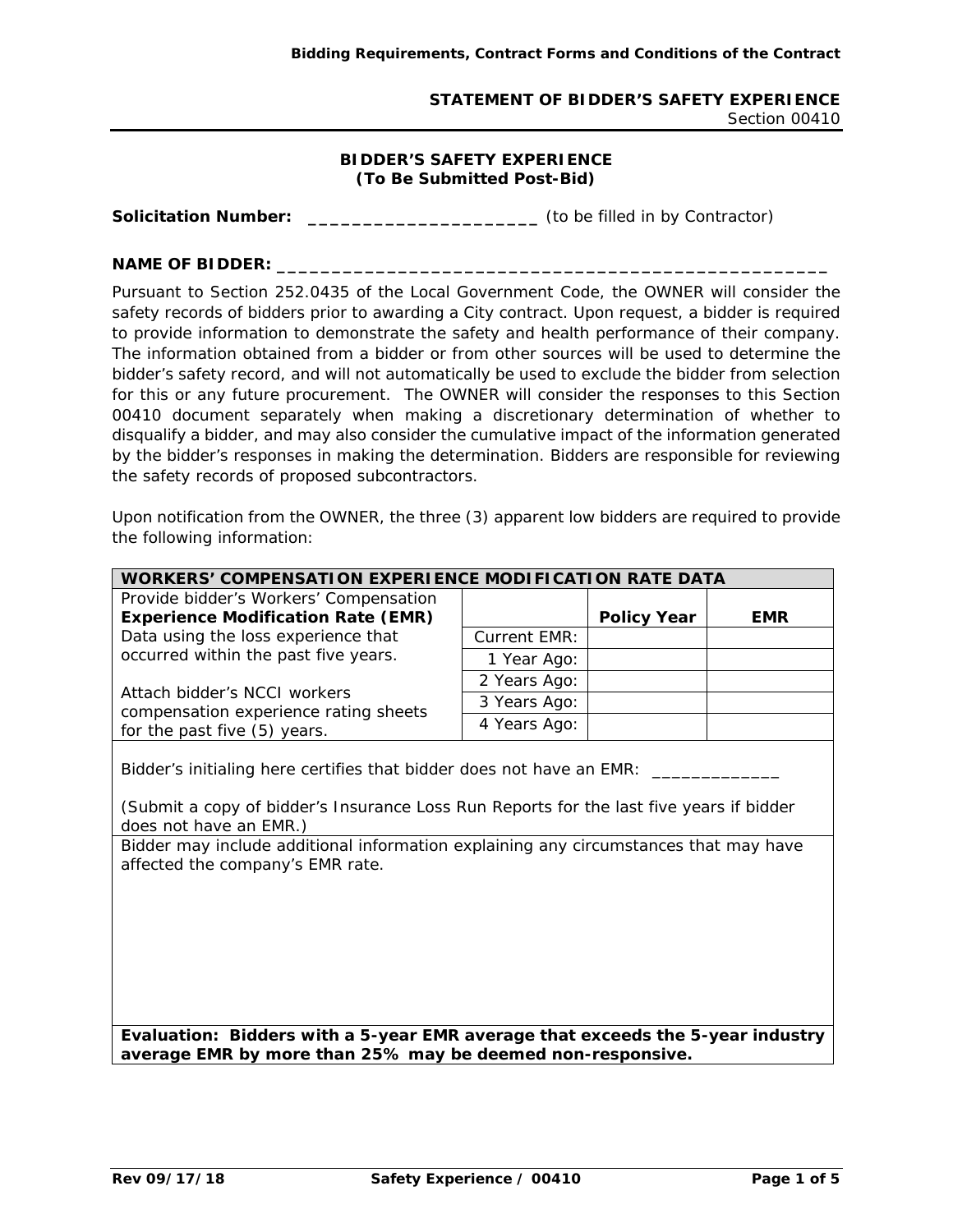| REGULATORY NOTICE AND CITATION HISTORY DATA                                                                                                                                                                                                                                                                                                                                                 |                                                                                                                                                                                                                                                                                                  |  |  |
|---------------------------------------------------------------------------------------------------------------------------------------------------------------------------------------------------------------------------------------------------------------------------------------------------------------------------------------------------------------------------------------------|--------------------------------------------------------------------------------------------------------------------------------------------------------------------------------------------------------------------------------------------------------------------------------------------------|--|--|
| Provide bidder's information regarding<br>regulatory OSHA and/or Environmental<br><b>Protection Agency Notices and</b><br><b>Citations</b> as follows:<br>Describe federal, state, city/municipal or<br>county OSHA notices of noncompliance or<br>citations issued to or received by the bidder<br>within the past three years or any notices<br>from any environmental protection agency, | Provide a description of each on the<br>OSHA/EPA form on the following page<br>to include:<br>Date of Citation/Notices<br>٠<br>Issuing agency<br>$\bullet$<br>Standard cited<br>$\bullet$<br>Level of violation (i.e. serious,<br>willful)<br>Dates and brief description(s) of the<br>$\bullet$ |  |  |
| including any notices or citations from any<br>state agency or local government<br>responsible for enforcing environmental<br>protection or other health and safety laws<br>or regulations of any state of the United<br>States, received within the past three<br>years.<br>Bidder may include additional information explaining any related circumstances.                                | event(s)<br>Brief description(s) of actions taken<br>$\bullet$<br>to correct the violation(s)<br>Current status (Open, Closed,<br>$\bullet$<br>Contested)<br>If Closed, date of Closure<br>$\bullet$<br>If Open, estimated date of Closure                                                       |  |  |
|                                                                                                                                                                                                                                                                                                                                                                                             |                                                                                                                                                                                                                                                                                                  |  |  |
| Evaluation: Information may be verified by referring to respective agency. More<br>than two serious or more than one willful or repeated violation (investigation<br>completed) within the past three years may deem the Bidder non-responsive.                                                                                                                                             |                                                                                                                                                                                                                                                                                                  |  |  |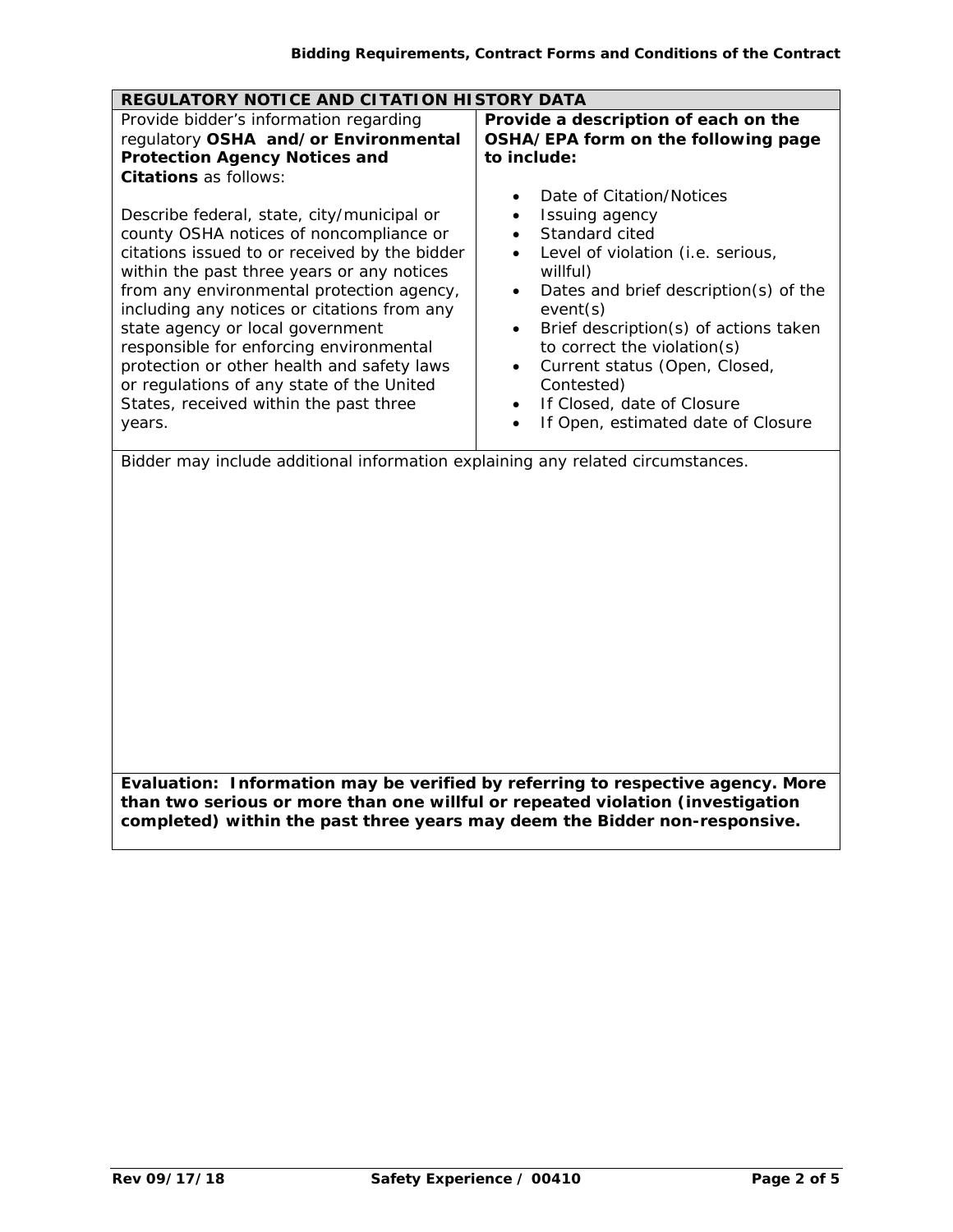| OSHA and/or Environmental Protection Agency Notices Within Past Three Years |                          |                                                  |                                      |                                                               |                                                             |                                                                  |
|-----------------------------------------------------------------------------|--------------------------|--------------------------------------------------|--------------------------------------|---------------------------------------------------------------|-------------------------------------------------------------|------------------------------------------------------------------|
| Date of<br>Citation<br>$\mathop{\sf or}\nolimits$<br><b>Notice</b>          | <b>Issuing</b><br>Agency | Violation<br>Level (i.e.<br>serious,<br>willful) | <b>Brief description of</b><br>event | Brief description of actions<br>taken to correct violation(s) | Current<br><b>Status</b><br>(Open,<br>Closed,<br>Contested) | Closed<br>Date, or if<br>Open,<br>estimated<br><b>Close Date</b> |
|                                                                             |                          |                                                  |                                      |                                                               |                                                             |                                                                  |
|                                                                             |                          |                                                  |                                      |                                                               |                                                             |                                                                  |
|                                                                             |                          |                                                  |                                      |                                                               |                                                             |                                                                  |
|                                                                             |                          |                                                  |                                      |                                                               |                                                             |                                                                  |
|                                                                             |                          |                                                  |                                      |                                                               |                                                             |                                                                  |
|                                                                             |                          |                                                  |                                      |                                                               |                                                             |                                                                  |
|                                                                             |                          |                                                  |                                      |                                                               |                                                             |                                                                  |
|                                                                             |                          |                                                  |                                      |                                                               |                                                             |                                                                  |
|                                                                             |                          |                                                  |                                      |                                                               |                                                             |                                                                  |
|                                                                             |                          |                                                  |                                      |                                                               |                                                             |                                                                  |
|                                                                             |                          |                                                  |                                      |                                                               |                                                             |                                                                  |
|                                                                             |                          |                                                  |                                      |                                                               |                                                             |                                                                  |
|                                                                             |                          |                                                  |                                      |                                                               |                                                             |                                                                  |
|                                                                             |                          |                                                  |                                      |                                                               |                                                             |                                                                  |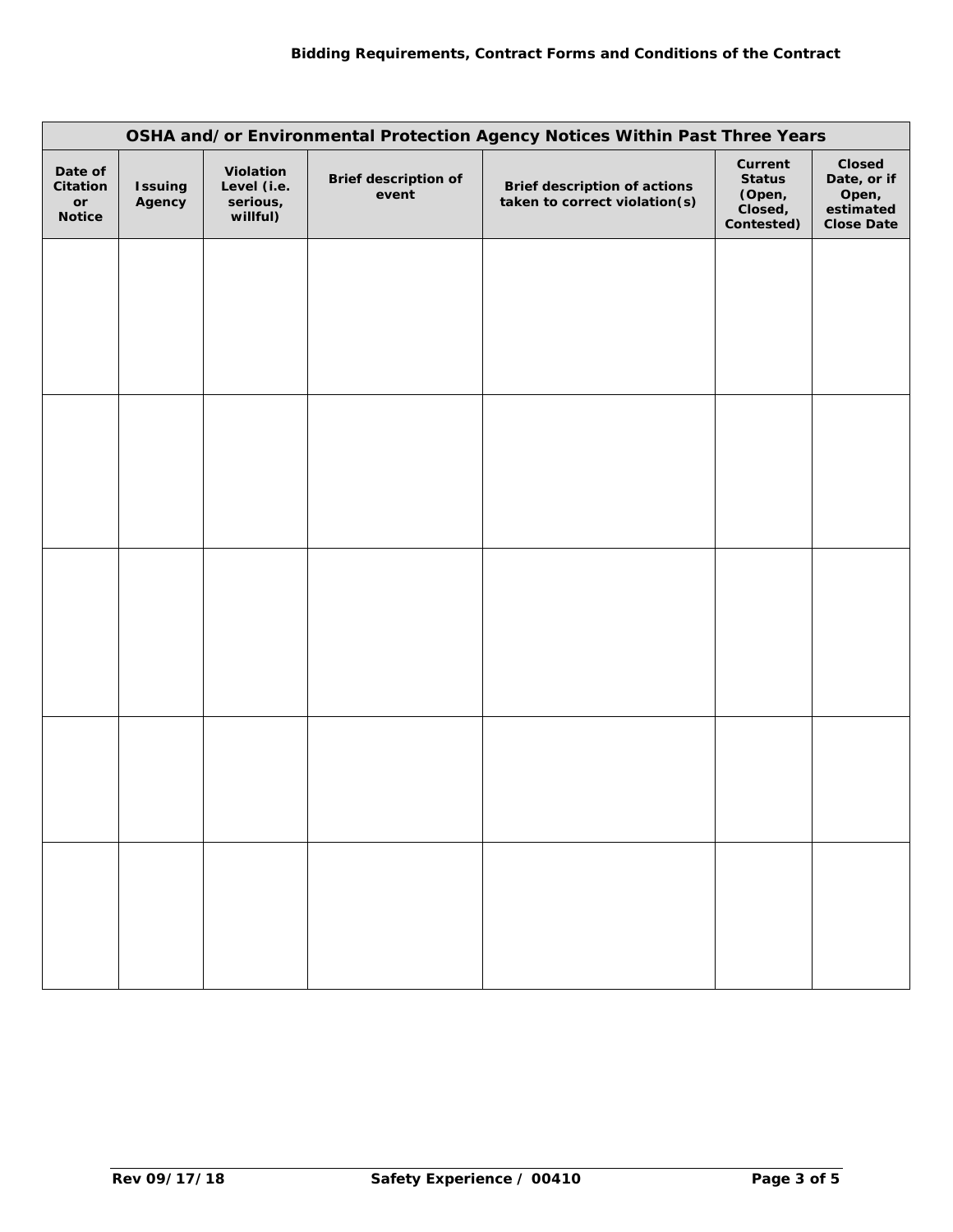| INJURY AND ILLNESS INCIDENCE RATE DATA                                                                                                                                                                                                                                                                                                                                                                                                                                                                                                             |                      |  |  |  |
|----------------------------------------------------------------------------------------------------------------------------------------------------------------------------------------------------------------------------------------------------------------------------------------------------------------------------------------------------------------------------------------------------------------------------------------------------------------------------------------------------------------------------------------------------|----------------------|--|--|--|
| Provide bidder's *Total Case Incidence                                                                                                                                                                                                                                                                                                                                                                                                                                                                                                             | <b>TCIR Rates:</b>   |  |  |  |
| Rate(s) (TCIR) for the 3 most recent                                                                                                                                                                                                                                                                                                                                                                                                                                                                                                               |                      |  |  |  |
| calendar years.                                                                                                                                                                                                                                                                                                                                                                                                                                                                                                                                    | <b>Current Rate:</b> |  |  |  |
|                                                                                                                                                                                                                                                                                                                                                                                                                                                                                                                                                    | 1 Year Ago:          |  |  |  |
| Attach bidder's OSHA 300 and 300A logs                                                                                                                                                                                                                                                                                                                                                                                                                                                                                                             | 2 Years Ago:         |  |  |  |
| for the past 3 years.                                                                                                                                                                                                                                                                                                                                                                                                                                                                                                                              |                      |  |  |  |
|                                                                                                                                                                                                                                                                                                                                                                                                                                                                                                                                                    |                      |  |  |  |
| DAYS AWAY, RESTRICTED, AND TRANSFER RATE DATA                                                                                                                                                                                                                                                                                                                                                                                                                                                                                                      |                      |  |  |  |
| Provide bidder's ** Days Away,                                                                                                                                                                                                                                                                                                                                                                                                                                                                                                                     | <b>DART Rates:</b>   |  |  |  |
| Restricted, and Transfer Rate(s)                                                                                                                                                                                                                                                                                                                                                                                                                                                                                                                   |                      |  |  |  |
| (DART) for the three most recent calendar                                                                                                                                                                                                                                                                                                                                                                                                                                                                                                          | <b>Current Rate:</b> |  |  |  |
| years.                                                                                                                                                                                                                                                                                                                                                                                                                                                                                                                                             | 1 Year Ago:          |  |  |  |
|                                                                                                                                                                                                                                                                                                                                                                                                                                                                                                                                                    | 2 Years Ago:         |  |  |  |
|                                                                                                                                                                                                                                                                                                                                                                                                                                                                                                                                                    |                      |  |  |  |
|                                                                                                                                                                                                                                                                                                                                                                                                                                                                                                                                                    |                      |  |  |  |
| Evaluation: Rates will be compared to the most recently published Bureau of<br>Labor Statistics (BLS) national average for the Standard Industrial Classification<br>code (SIC) or North American Industrial Classification Systems (NAICS) code for<br>the construction industry. For consideration of another code within the<br>construction industry, the Bidder must provide the code and justification. Bidders<br>with a 3-year TCIR or DART average that exceeds the 3-year TCIR or DART<br>industry average may be deemed non-responsive. |                      |  |  |  |

*\*TCIR – To calculate the calendar year TCIR, determine the total number of all recordable injuries and illnesses that occurred during the year in question, divide that total by the total number of hours worked by all employees during that year, and multiply the result by 200,000.* 

*\*\* DART – To calculate the calendar year DART, determine the total number of recordable injuries and illnesses resulting in days away from work, restricted work activity, and/or job transfer that occurred during the year in question, divide that total by the total number of hours worked by all employees during that year, and multiply the result by 200,000.*